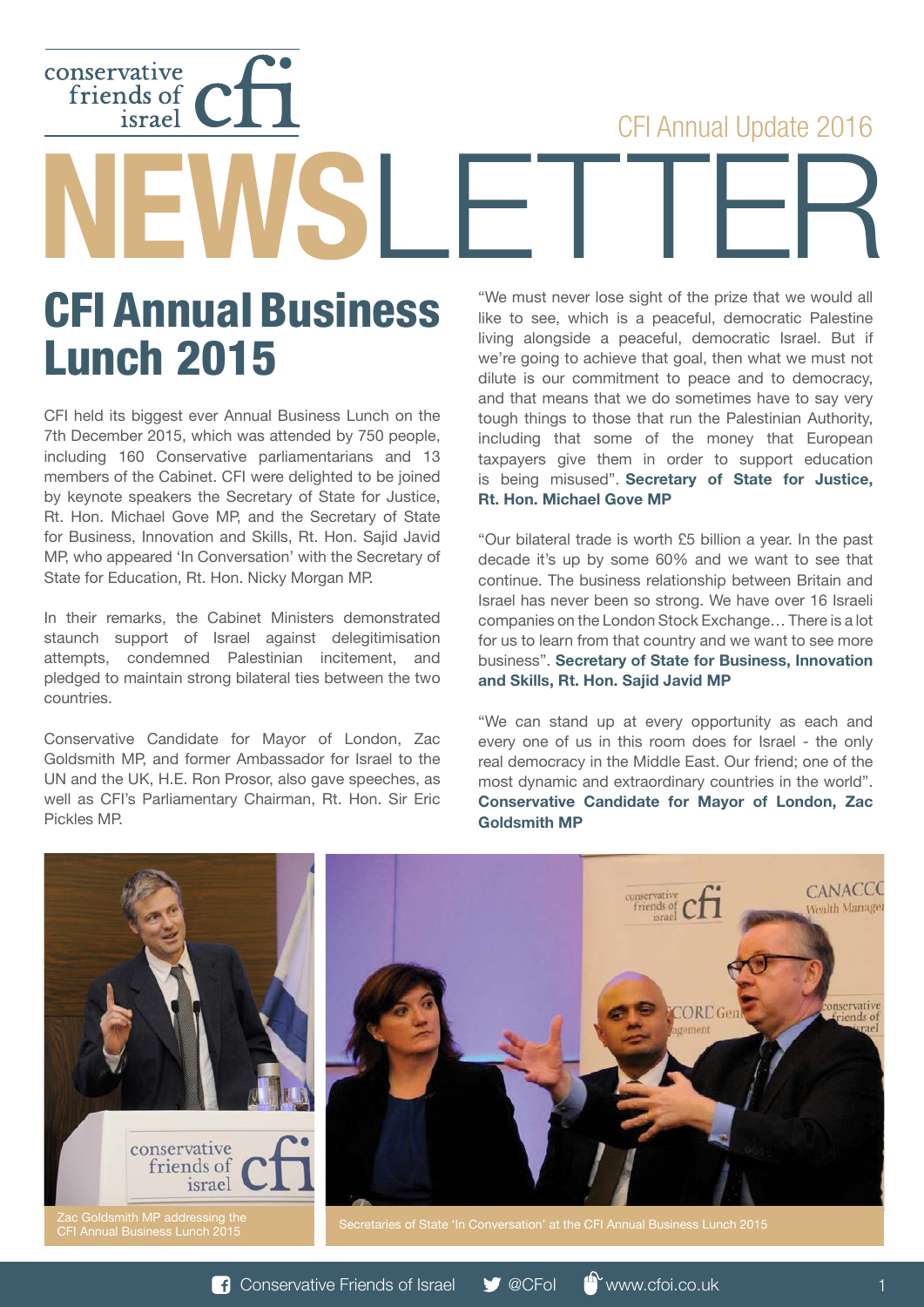## **DELEGATIONS**



## June 2015

In June, CFI coordinated its first ever delegation for 15 young Conservatives, marking the first in a new programme of fact-finding visits to Israel and the West Bank for the Conservative Party's future leaders and opinion formers. The delegation received widespread press coverage and phenomenal levels of interest, with as many as 450 young Conservatives submitting an application. As part of the diverse itinerary, the delegates received security briefings from the IDF on Israel's northern borders with Syria and Lebanon, and met with some of Israel's leading officials and experts.



## July 2015

CFI's newly-appointed Parliamentary Chairman, Rt. Hon. Sir Eric Pickles MP led CFI's Parliamentary Officers on a highprofile parliamentary delegation to Israel, which included a meeting with Israel's President Reuven Rivlin. The visit marked the formation of CFI's new team of Parliamentary Officers that, working alongside Sir Eric, serve as Israel's strongest supporters in Parliament. The itinerary also included a visit to Sderot in southern Israel to see the remains of Hamas rockets, in addition to the Netiv Ha'Asara moshav where MPs saw the entrance to a Hamas crossborder terror tunnel.



### September 2015

CFI led a delegation to Israel and the West Bank for nine newly elected Conservative MPs. The packed itinerary included a mix of political meetings and briefings, as well as cultural and historical visits, providing an insight to the many different sides and voices within Israel. The delegates were the first group to meet with Prime Minister Netanyahu's spokesman Mark Regev, following his announcement as the new Israeli Ambassador to the UK. For the first time on a delegation, CFI filmed the visit for YouTube, featuring interviews with James Cleverly MP, Suella Fernandes MP, Will Quince MP, and Paul Scully MP. Visit our Youtube page to watch the video.



## A NOVEMBER 2015

CFI led a second trip in a new programme of fact-finding visits to Israel for young Conservative Party activists. The group had the opportunity to visit Masada and the Dead Sea, as well as the Gaza border town of Sderot, Save A Child's Heart in Holon, the Knesset, and Yad Vashem Holocaust Memorial. In the West Bank, the delegates paid a visit to the first Palestinian planned city of Rawabi, and met with young Palestinian entrepreneurs and PA official Dr Husam Zomlot. At the Erez Crossing on the Israel-Gaza border, the group received a briefing about the work of the IDF's COGAT in facilitating tonnes of goods to Gaza every day.



### 2015 **ADECEMBER** 2015

CFI coordinated a delegation of five Conservative parliamentarians to join the fourth annual Australia Israel UK Leadership Dialogue in Jerusalem. The delegation brought together legislators, business leaders and opinion formers from across the political spectrum from the UK, Australia and Israel. They were also in attendance at the Knesset for the launch of the new UK Israel Parliamentary Friendship Group. Among participants were CFI's Parliamentary Chairman, Rt. Hon. Sir Eric Pickles MP, CFI Officer Rt. Hon. Lord Trimble of Lisnagarvey, and CFI Vice-Chairmen Andrew Percy MP and Guto Bebb MP.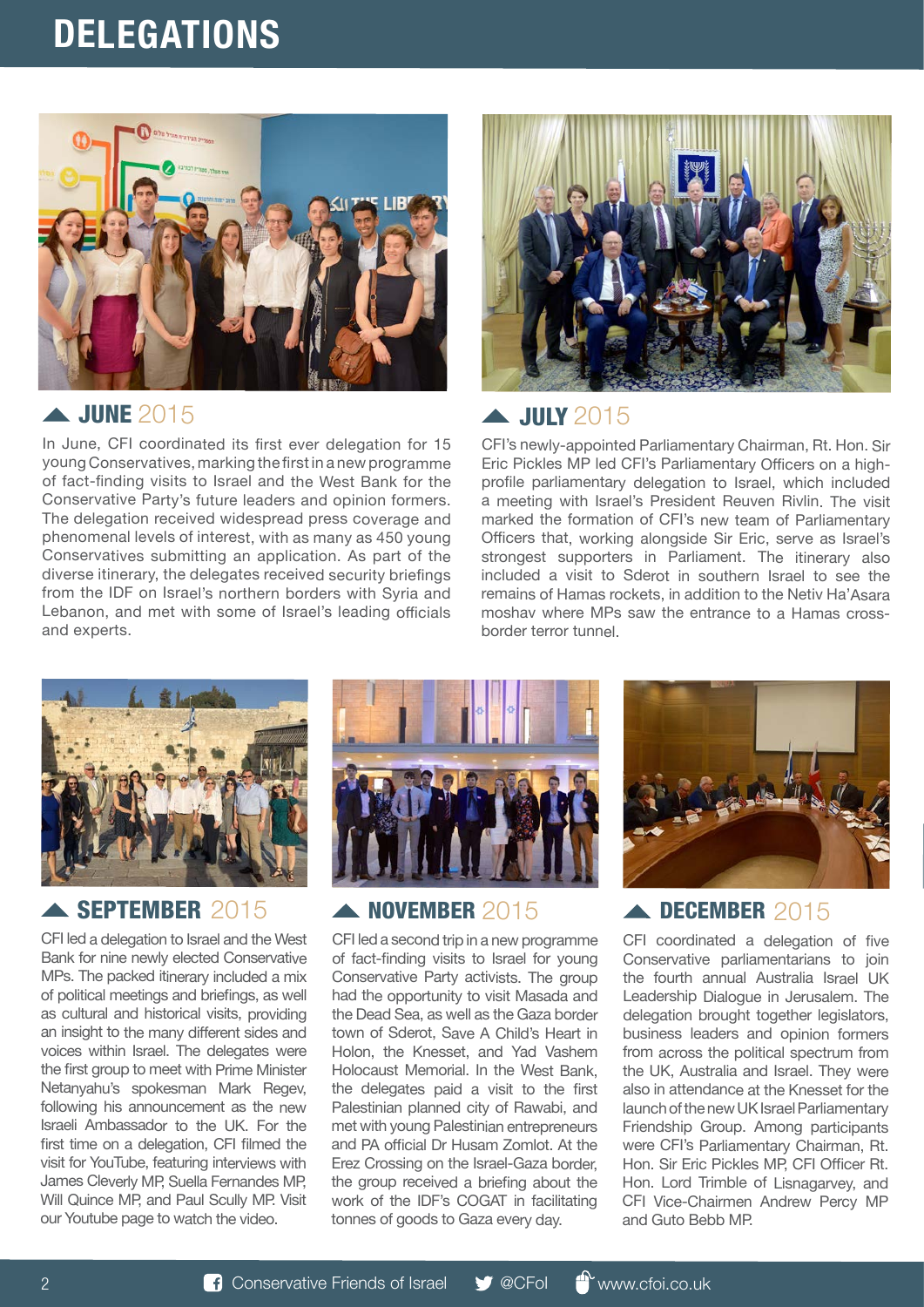# **CFI IN THE PRESS**

The appointment of Rt. Hon. Sir Eric Pickles MP as CFI's new Parliamentary Chairman and the dynamic new team of Parliamentary Officers has led to increased publicity and a surge of press coverage for CFI's campaigns and parliamentary activities.



## Israel 'under siege'

Sir, Israel is experiencing a wave of terror not seen in a decade. The methods may be rudimentary but the results are deadly. The spiralling levels of violence are utterly contemptible.

The attacks have been encouraged by continuing incitement by senior Palestinian officials. For years, Conservative parliamentarians and Conservative Friends of Israel have called on the British government to tackle this Palestinian incitement. Enough is enough. Inaction and silence has led us to this dark place. Faced with echoes of the devastating second intifada, the government can no longer afford to be silent. SIR ERIC PICKLES, MP; GUTO BEBB, MP; BOB BLACKMAN, MP; MIKE FREER, MP; JOHN HOWELL, MP; MATTHEW OFFORD, MP; ANDREW PERCY, MP; DAME ANGELA **WATKINSON, MP** 

- Prior to the General Election, in April 2015, the Daily Express published an article on the Palestinian Authority's payment of salaries to convicted Palestinian terrorists, featuring a statement from CFI Vice-Chairmen Guto Bebb MP and Andrew Percy MP, as well as James Morris MP. The statement called on the Government to "seriously reconsider" its provision of aid to the PA's general budget.
- Times condemning the ongoing wave of **Former Chairman of the BBC, Lord Grade of** In October 2015, CFI's Parliamentary Chairman, Rt. Hon. Sir Eric Pickles MP, and CFI's Parliamentary Officers, wrote a letter that was published in The violence against Israelis, and calling on the British Government to tackle Palestinian Authority incitement.
- Amid the wave of deadly Palestinian attacks against Israeli civilians, CFI's Vice-Chairman Andrew Percy MP in January 2016 condemned the "constant incitement of violence by the Palestinian Authority", using a rock-throwing "incitement doll" to demonstrate the indoctrination of Palestinian children. Customs officials at Israel's Haifa port in December 2015 seized a disguised shipment of 4,000 dolls wearing facecovering keffiyehs with a rock in a raised hand, bearing the slogan "Jerusalem is ours". Andrew Percy MP displayed one of these dolls in a Westminster Hall debate. The Brigg and Goole MP's comments were widely covered in the Israeli and UK press, including in the Times of Israel, Jewish News, and Ynet, as well as on Israel's Channel Ten nightly news broadcast.

# **Foreign aid<br>cash 'handed** to terrorists'

TAXPAYERS' cash given to help<br>rebuild Palestine is being used instead<br>of reward and incentivise" terrorists,<br> $\text{The Paularials theorem}$ <br> $\text{MPs claimed last hight}$ .<br>The Palestinian Authority has taken<br>to a 130 million in foreign aid from<br>Davelopment epartment for International<br>pment over the past five years<br>the cash is being used to hel<br>fund its estimated £84millio



Yarmouth CBE, in October 2015 expressed concern about the BBC's coverage of violence in Israel and the West Bank, in a letter to the organisation's Director of News and Current Affairs, James Harding. In his complaint, Lord Grade said that the BBC coverage was at times misleading and failed to provide a wider context of what is an "undoubtedly complex issue". The letter received widespread press coverage in the UK and worldwide.



# **Congratulations, Stuart!**

2015 was a big year for CFI's Stuart Polak.

In May 2015, he received a CBE for political services to Conservative Friends of Israel, which was presented by His Royal Highness Prince Charles in a formal ceremony at Buckingham Palace.

In October, CFI celebrated the introduction of Stuart to the House of Lords as Lord Polak of Hertsmere CBE. Lord Polak was introduced to the chamber by Lord Grade of Yarmouth CBE and Lord Sterling of Plaistow GCVO CBE.

Following the ceremony, a reception was held in celebration at Westminster Central Hall, where a number of key figures spoke, including Yesh Atid leader Yair Lapid, Chief Rabbi Ephraim Mirvis, CFI's Parliamentary Chairman, Rt. Hon. Sir Eric Pickles MP, and CFI's Chairman Andrew Heller.

Stuart has worked tirelessly over the years to strengthen and develop the Anglo-Israel relationship. During his 25-year career at CFI, he has coordinated and led more than 150 political delegations to Israel, and has helped establish several Jewish faith schools, including Yavneh College and Hertsmere Jewish Primary School. Lord Polak continues as CFI's Honorary President.